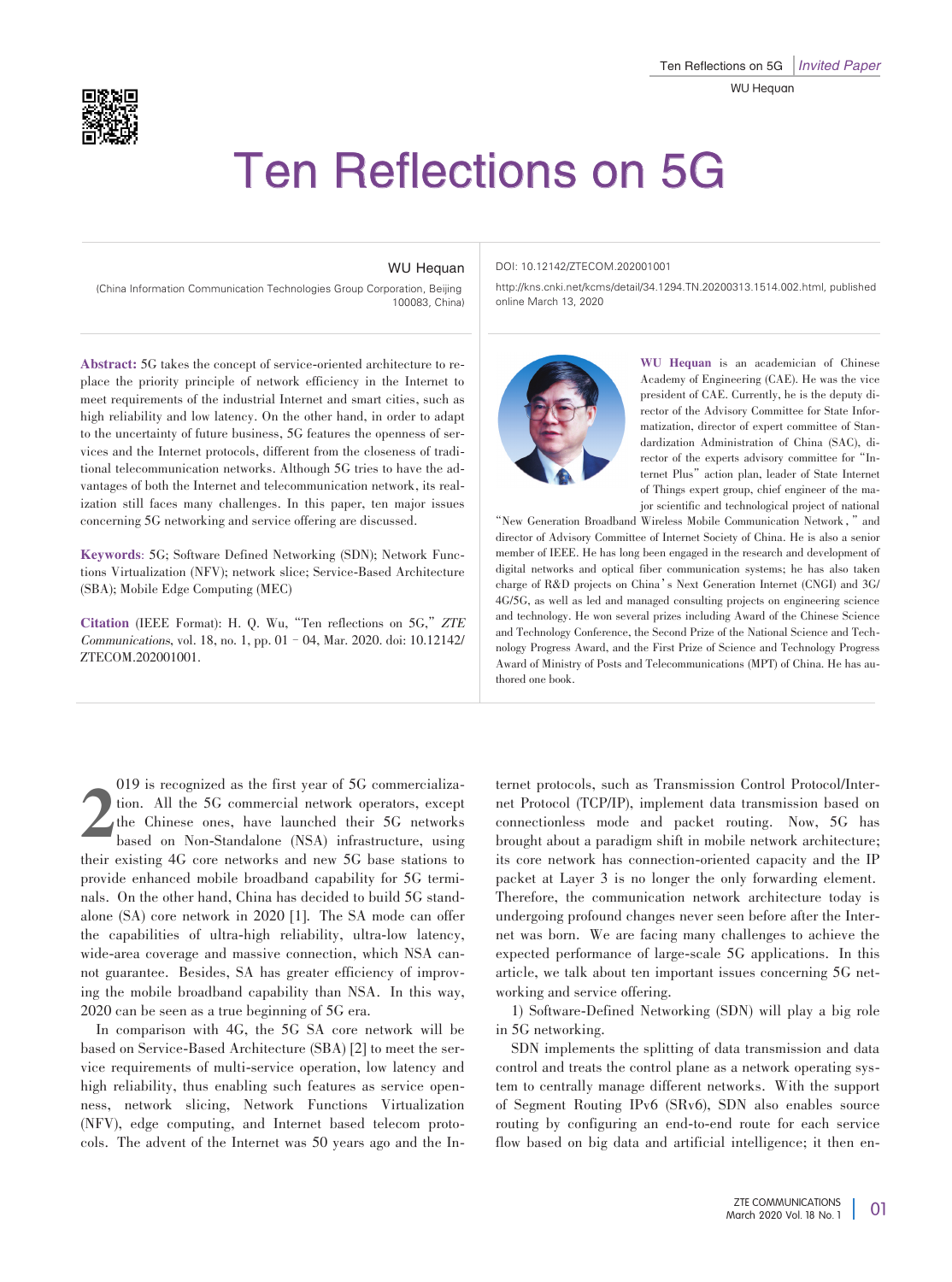WU Hequan

codes and stores the routing information into the label stack of the IPv6 extension header of the source node and forwards the segment header to the nodes along the selected path. In this way, the intermediate nodes only need to conduct forwarding without any routing tasks, which saves the time for queuing and guarantees the low-latency forwarding in connection-oriented networks. Although SDN is expected to be a solution to real-time optimization of all kinds of service flows and nodes, multi-objective optimization of a large-scale low-latency network will bring a problem of routing conflict or divergence for SDN. This problem can be solved in two ways. One is to partition a large-scale topology and assign an SDN controller for each partition; however, inter-partition routing requires the multiple controllers to communicate service flows and network resource data with one another, leading to complex implementation of SDN. The other way is to ease the burden on SDN handling capability by forwarding part service flows in connection-oriented mode while handling the other service flows still in connectionless mode.

2) 5G changes traditional configuration of network elements.

With generic hardware (white box hardware) and softwaredefined networking elements, the NFV technology can flexibly implement layer-1. 5, layer-2, or layer-3 forwarding based on the specific requirements of a service flow, thus improving forwarding efficiency and dramatically reducing latency. NFV requires a network element to implement dedicated functions for different services synchronically. Once the services change, these functions will change accordingly. Therefore, it is necessary for NFV to capture accurate data of service flows and network resources in the entire network. NFV uses virtualization techniques to realize the decoupling of software and hardware and evolves toward the combination of a pool of hardware resources and microservice architecture of software applications. However, microservice has not achieved its goal of implementing network openness and interoperability yet, due to its lack of standards. Moreover, the simultaneous operation of SDN and NFV in 5G networks inevitably suffers the conflict of network resources. As for white-box network elements, a white box may have higher forwarding latency, compared with dedicated equipment; NFV performance even becomes a big challenge when white-box network elements and legacy network elements coexist in a network.

3) Network slicing is a key feature of 5G network and service.

Network slicing [5] can realize tailored Virtual Private Networks (VPN) for diversified services and use cases depending on their special requirements for such attributes as bandwidth, latency, and reliability, by implementing the orchestration of network resources in centralized network Operation and Maintenance  $(0\&M)$  system. In this way, network slicing can support individualization services, especially for vertical industries. The VPN is actually not a new service in telecommuni-

cation networks, but it is built based on reservations and only offered for a very few service flows in legacy networks. In 5G system, new VPN services should be massive, real-time, and end-to-end, which makes it too idealized to set up network slices for any service demands. We should not forget the history of Asynchronous Transfer Mode (ATM) technology. If network slicing is extended from the core network to the access network, end-to-end slices will have to keep changing with the movement of users, which will certainly increase the complexity of slice management. It is also an unprecedented challenge to open the authority of organization VPN to customers to implement the provisioning of VPN finding, selecting, creating and management, as well as on-demand real-time dynamic adjustment. Furthermore, the inter-operator VPN connection requests operators to open their network resources and service data to each other, which is completely impractical. A potential solution is to set up network slices only for those services and use cases that have restrict requirements on such parameters as latency, packet loss rate, and reliability. This solution can implement the real-time creation of a VPN, free from the reservation that is mandatory for a VPN in any 4G network. Moreover, with traffic-based charging schemes, the provisioning of VPN services only to high-end customers to guarantee their Quality of Service (QoS) is unfair for low-end ones. Therefore, it is necessary to consider the design of value-oriented and QoS-based customer charging architecture.

4) SBA is an important innovation in 5G.

As an open service platform, SBA enables on-demand deployment of diversified intelligent service units, just like the use of apps on smart phones. The intelligence created by the assembly of intelligent units and flexible scheduling of network services implemented by service decoupling and modeling can respond to the unpredictability of 5G new services. Different from Intelligent Networks (IN) in the traditional telephony network architecture, the open SBA greatly enriches the sources of intelligent service units. However, SBA, with limited network resources and massive users, may also face potential conflicts between various intelligent service units, similar to the IN. The SBA opens up the closed service functions in operators'legacy networks, which also leads to new security threats. Moreover, working with SBA, the 5G mobile communication protocols are generally IP-based, which enables Internet applications to migrate to 5G system directly and further enhances its service capabilities. However, this also opens the door to the viruses and trojans on the Internet. Therefore, more effort is expected to be put into network security and data protection for 5G than that for 4G.

5) There is an inextricable link between Mobile Edge Com⁃ puting (MEC) and 5G technologies.

MEC is a new paradigm for facilitating access to cloud computing capabilities, including storage and content delivery, at the edge of mobile networks, in order to enable latency sensitive services. In practice, a reasonable definition of granulari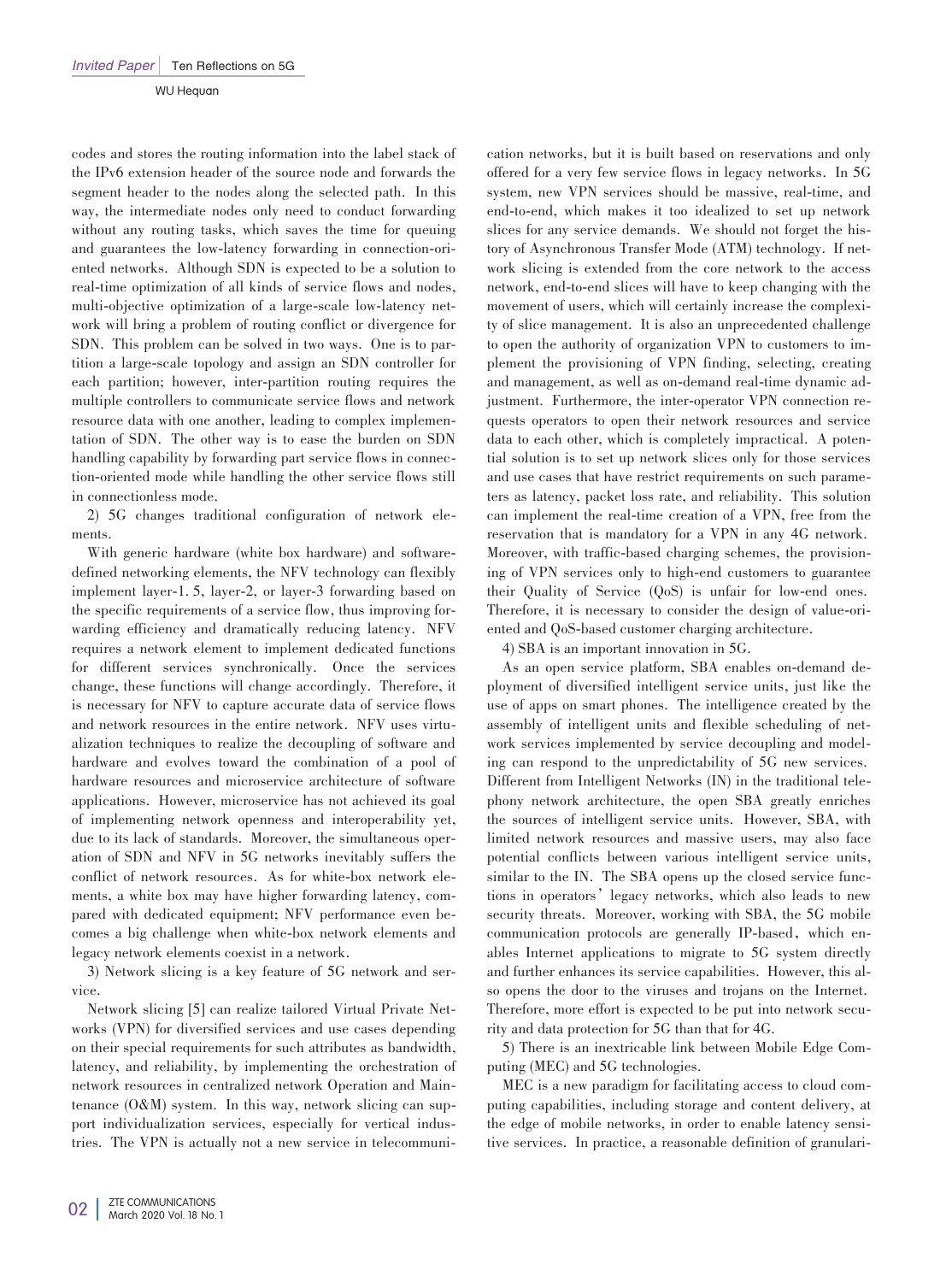ty for MEC is a problem in terms of engineering. Various application terminals such as mobile terminals, robots, and intelligent connected vehicles will need to be switched across MEC hosts, which involves inter-MEC collaboration and reasonable allocation of functions in MEC and centralized clouds. This issue may lead to large overhead between MEC hosts and many interactions between MEC and centralized clouds, as well as incur delay. MEC is especially fit for those vertical business segments who want network operators to open network capabilities at the edge to them. Therefore, it is necessary to configure MEC with light cloud techniques like open source platforms and dockers for supporting third-party edge applications well. Moreover, opening MEC capabilities will inevitably make a big impact on operators' network management and data security.

6) 5G has a strict requirement for clock synchronization.

In SDN/NFV, service flows of all the network elements and big data of network resources are required to keep synchronous for absolute time alignment. A global vision in 5G system cannot be implemented without precise synchronization of different packets; a network scheduling decision based on inaccurate data may be worse. The IEEE Precision Time Protocol (PTP) 1588 is based on an assumption of the exact same delays for bidirectional propagation; however, in practical scenarios, the assumption is challenged and even the protocol itself hardly guarantees the precision of synchronization required.

7) 5G is pushing the transformation of Operations Support System (OSS).

5G system will implement real-time assignment of NFV functions to network elements, as well as the organization and lifecycle management of service-enabled network slices. In order to leverage 5G features, the OSS for 5G should enables automated orchestration of communication equipment and services based on statistics and intelligent analysis of big data from services and network resources. Real-time responses of OSS will rely on signaling control, rather than manual network management processes. A centralized OSS for the entire network facilitates overall control of network operations, but may struggle with processing capability and delay. However, if multiple OSSs are set up in different network regions, they will need data interchange and the coordination of a higher-layer central OSS.

8) Internet of Vehicles (IoV) is a new application scenario for 5G networks.

5G will be designed to guarantee low latency in both the access and core networks for the sake of IoV. Vehicles to Everything (V2X) communications are very different from personal communications. The average hops for a personal communication path are more than ten, but there are only one or two hops over a V2X path. Therefore, the advantages of NFV, network slicing and SRv6 in good control of delays in multi-hop cases are difficult to embody in the scenario of V2X communications. Moreover, legacy TCP/IP protocols cannot implement high transmission efficiency for short packets, which are the typical form of traffic in IoV. In the access network, point-topoint connection is generally used for personal communications. However, as for Vehicle-to-Vehicle (V2V) scenarios, point-to-multipoint, multipoint-to-mulitipoint, and even broadcast communication modes are used, which makes frequency arrangement more complex and latency slightly higher, because direct Device-to-Device (D2D) connectivity is hardly used and Vehicle-to-Network-to-Vehicle (V2N2V) connectivity is required. At present, many provinces in China share an internetwork node between network operators to implement their interconnection for personal communications. This is not a picture for the IoV. Because the IoV is very sensitive to latency, inter-operator V2V communications need direct interconnection in the neighborhood, in the same city at least. Therefore, it is necessary to set up local internetwork nodes in a city especially for the IoV.

9) Massive Internet of Things (IoT) is a featured application of 5G.

5G can access millions of IoT connections for every square kilometer, with an end-to-end transmission delay of less than 10 s and packet loss rate of no higher than 1%. For the sake of massive IoT terminals, group authentication schemes should be used to prevent any signaling storm. Security algorithms and protocols should also be lightweight, avoiding unwanted latency and the increase of energy consumption of the IoT terminals. Moreover, the diversified types of IoT terminals require that 5G user identity management method should adapt to the transformation from the current use of Universal Subscriber Identity Module (USIM) cards to flexible and diverse ways.

10) The industrial Internet spurs the emergence of 5Gbased private networks.

Industrial digitalization should first implement the network⁃ ing of production equipment of enterprises; among them, industrial robots, materials trolleys and workpieces on production lines need to be networked with wireless technologies. However, current available wireless technologies cannot meet the demands of the industrial Internet on reliability, scalability and anti-interference capability. Fortunately, the industrial Internet has become a featured application of 5G. For enterprises, 5G facilitates data transmission in either their Intranets or Wide Area Networks (WAN). Moreover, 5G operators can provide on-demand network slices for industrial enterprises, while the fact that operators' 5G networks are originally designed for the communications of public subscribers should be noted. In the Time Division Duplex (TDD) mode for operators'5G networks, the downlink will be assigned more time slots than the uplink at the same carrier frequency for the sake of public communication services, especially video services, with downlink data much bigger than uplink data. TDD in the industrial Internet is just the opposite, with more time